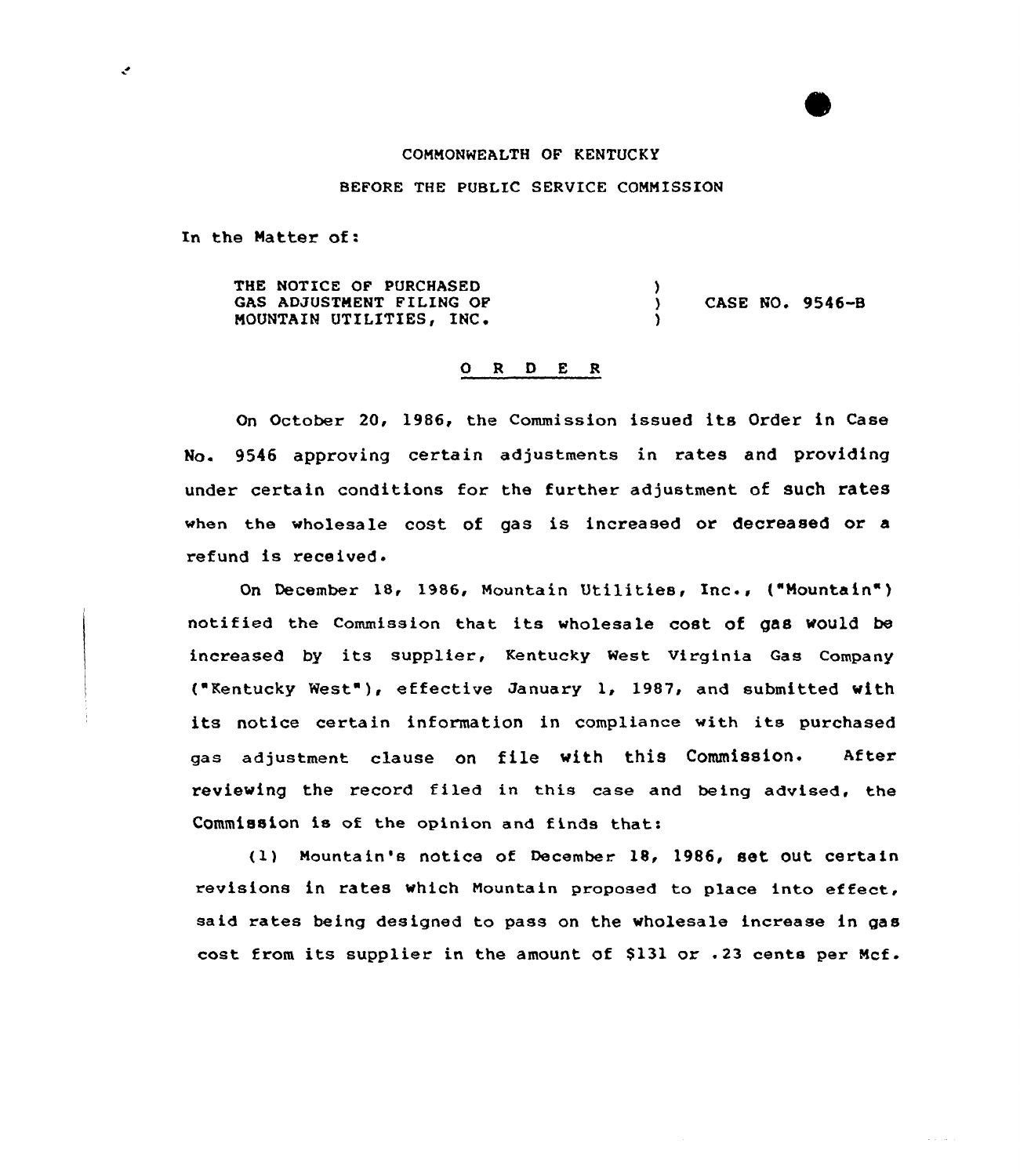(2) Kentucky West's Gas Research Institute funding charge is to be increased effective January 1, 1987. The increase has not as yet been approved by the Federal Energy Regulatory Commission ("FERC"), and is subject to refund-

(3) Mountain's adjustment in rates under the purchased gas adjustment provisions approved by the Commission in its Order in Case No. 9546 dated October 20, 1986, is fair, just and reasonable and in the public interest and should be effective with gas supplied on and after January 1, 1987, subject to refund.

IT IS THEREFORE ORDERED that:

 $(1)$  The rates in the Appendix to this Order be and they hereby are authorized effective with gas supplied on and after January 1, 1987, subject to refund.

(2) Within 30 days of the date of this Order Mountain shall file with this Commission its revised tariffs setting out the rates authorized herein.

Done at Frankfort, Kentucky, this 12th day of January, 1987.

### PUBLIC SERVICE COMMISSION

airman V<sub>ce</sub> Chairman /

Commissioner

ATTEST:

# EXeCutiVe Director